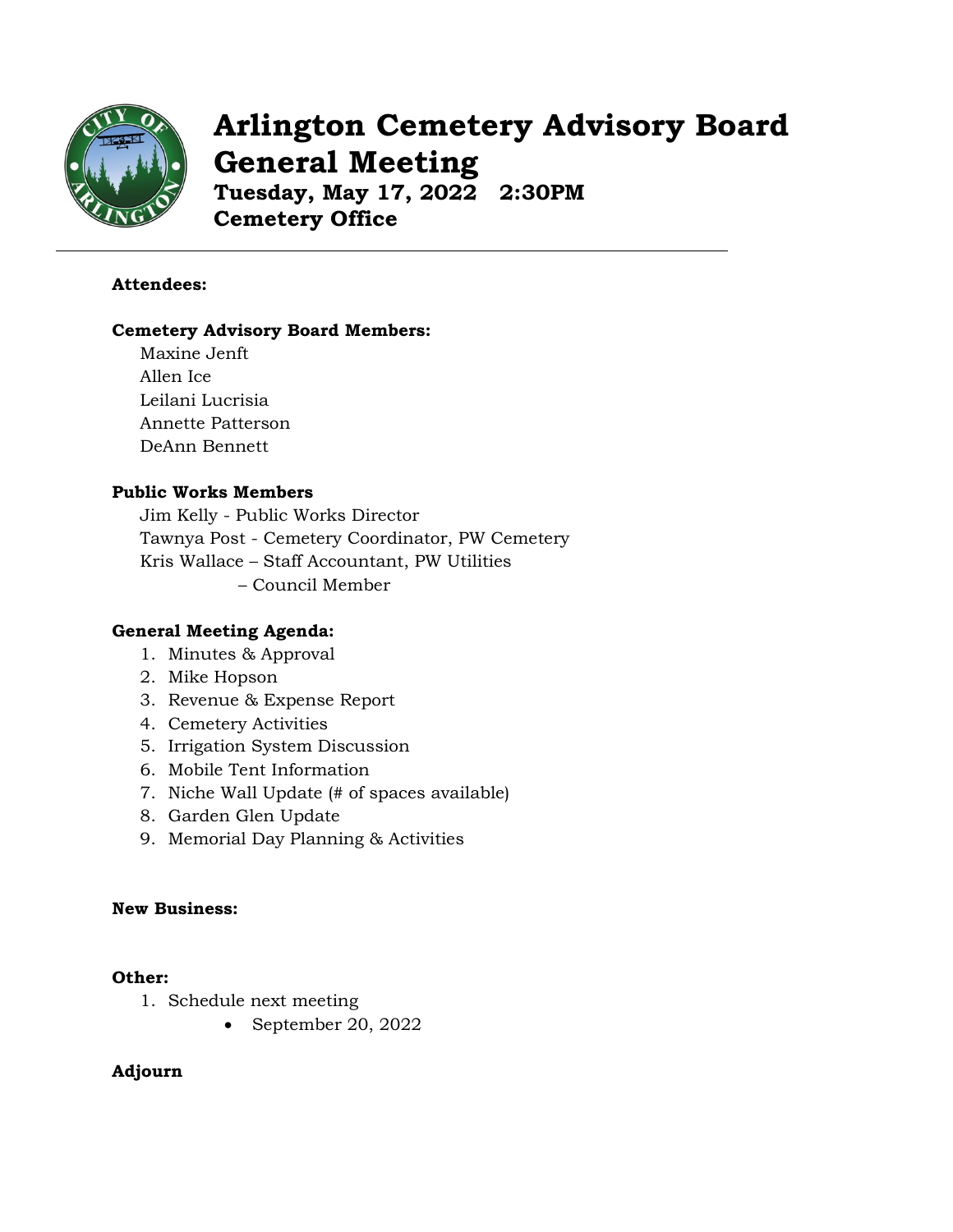

# **Arlington Cemetery Advisory Board MEETING MINUTES Tuesday, March 15, 2022 / 2:30 PM**

## **Board Members:**

Maxine Jenft Allen Ice Annette Patterson Leilani Lucrisia *(not present)* DeAnn Bennett

## **City Members**:

Jim Kelly - Public Works Director Tawnya Post – Cemetery Coordinator Kris Wallace – Staff Accountant, PW Utilities Mike Hopson – Council Member

# Meeting: The March 15, 2022 meeting was called to order at 2:30pm via Zoom.

# **DISCUSSION ITEMS:**

**Welcome Mike Hopson:** Jim welcomed Council member Mike Hopson as our Council member liaison for the Cemetery Board.

**Minutes & Approval:** There were no questions or changes for the meeting minutes. Allen made motion to approve as written, Annette seconded the motion, all were in favor. The minutes were approved as written.

**Revenue & Expense:** Review of the revised year end reports were went over because at the end of December there were some changes and transfers that had not occurred when we last ran the report data. Less funds were transferred to the Capital Fund for 2021, but we plan more for next year (2022). The January 2022 report shows the numbers for the year end, so it looks like larger number than what it really there. The February report looks more like normal and so far is showing good numbers for revenue. The year is starting off good, so we hope it continues that way.

**Cemetery Activities:** Burial numbers are hard to predict and it's a bit early to have an idea of whether or not we will have an above average year or not. We will watch and evaluate as the year goes on. Headstone sales are doing well. The turn around time from start to completion has been taking almost double the time frame that it used to be, but the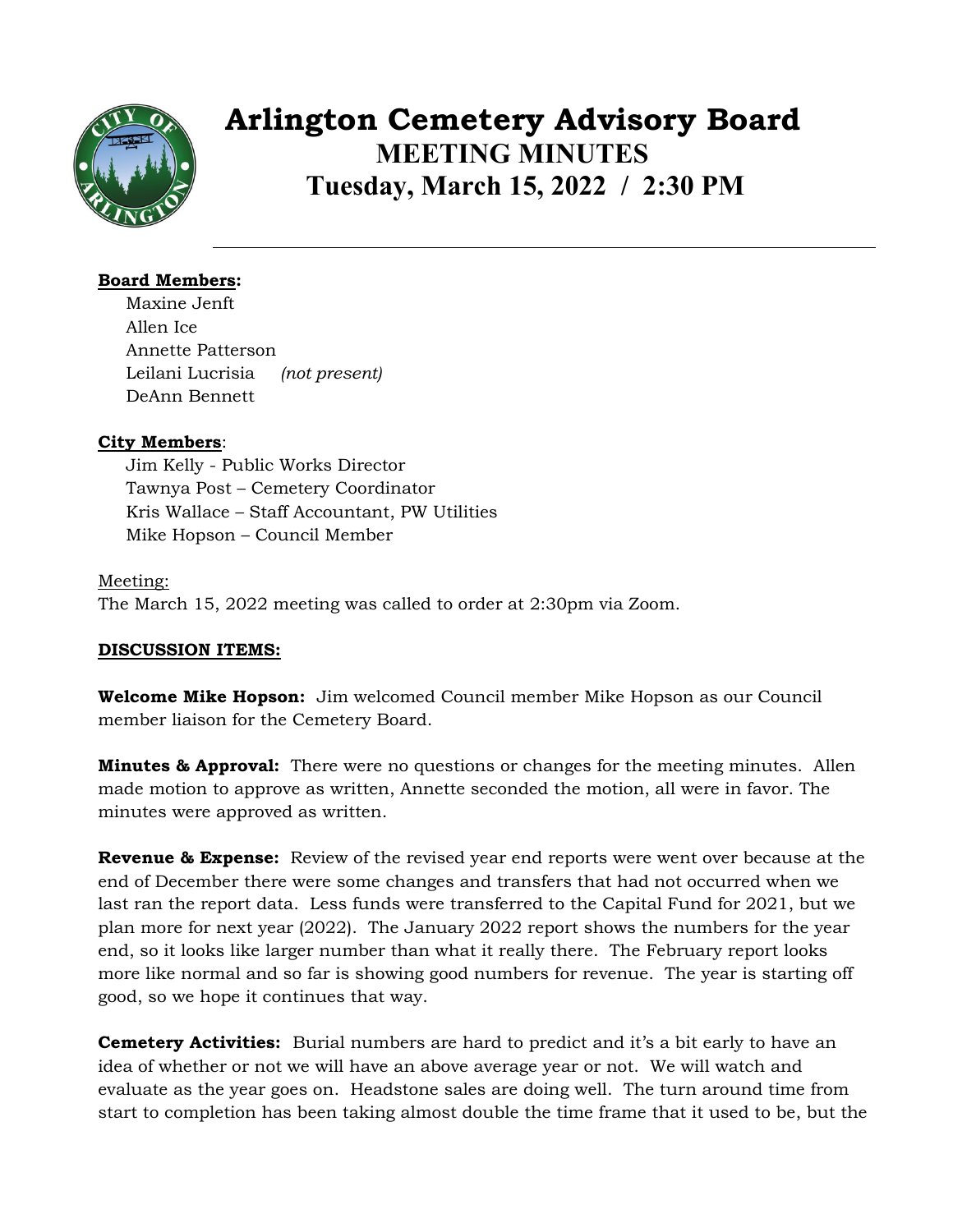numbers of orders have been increasing. Part of this could be due to families not ordering during Covid, but that too is hard to predict.

**Request for Memorial Tree:** Candy Jones wanted to get permission / approval to purchase and have a Memorial Tree planted in the Old Section of the cemetery. Her family plot is in Section L, Lot 66. She also wants to place a "Memorial Marker" for her parents, but their ashes will be scattered elsewhere. The Board agreed to the Memorial marker, but the tree will need to be in one of the pre-approved spots in the Robb Section. Tawnya will contact Candy and let her know her options and go from there.

**Art Mural on Well House:** The Board members viewed the information and sketch for the Art project. There were a few questions and the concern for graffiti was brought up. There were concerns of funding and if the cemetery budget would have to pay for any of the time or materials. Tawnya was told by Sarah that the whole project is being funded by the Art Budget and the cemetery would not have to pay for any of it. Jim knows of a product that has been used on one of the lift stations to help seal and protect from graffiti and will get the information on it. Discussion was continued about the protectant coating and all the Board members agree that they want to approve the project pending that the graffiti protectant is going to be applied to it as part of the project in order for it to be done.

**2022 Mowing Contract:** Jim extended the contract with a CPI and also added 2 hours to the turf maintenance to allow a more adequate amount of time to complete the task fully and not be rushed to get it completed. Jim is going to talk to Wesley about the crew taking more time to be cautious of decorations, vases and etc. They will start up with the first mowing of the season at the end of the month.

**Mobile Tent:** We did buy a new canvas tent, but due to time and increased number of burials we are now looking into costs and possible time savings if we were to purchase a mobile tent. Josh Grindy did a time and cost analysis and estimates the mobile tent could pay for itself in a year for labor savings costs. Jim will gather information and bring cost and other details to the next meeting. Allen brought up that the tent needs to have some sort of area to be stored that is covered to keep it nice looking. He has seen some pretty dirty looking ones at other cemeteries that just leave them out year round and they look pretty bad.

**Urn Garden Platting and Trail:** The additional rows have been finalize and platted. Tawnya has added the additional rows into the Urn Garden map book so they are ready once the final paperwork is filed with Snohomish County.

**Garden Glen:** Jim is still talking with some survey companies to see if some kind of deal can be worked out.

**Signs:** Kris and Tawnya are looking into the sign costs, options and design. Once we get the design and cost they can be ordered and installed.